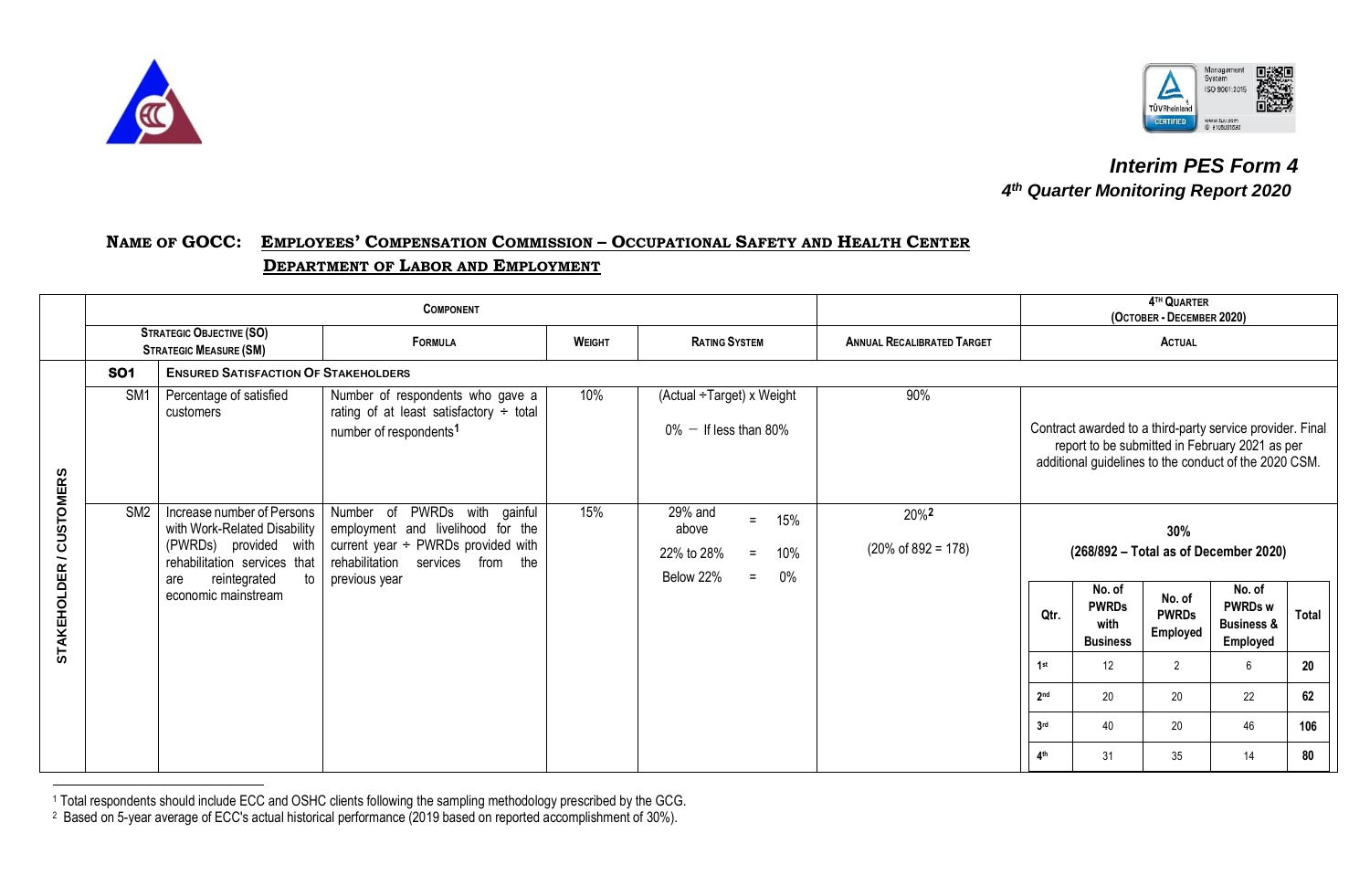|                |                 |                                                                  | <b>COMPONENT</b>                                     |               | 4TH QUARTER<br>(OCTOBER - DECEMBER 2020) |                                   |               |     |                               |                                                                  |     |
|----------------|-----------------|------------------------------------------------------------------|------------------------------------------------------|---------------|------------------------------------------|-----------------------------------|---------------|-----|-------------------------------|------------------------------------------------------------------|-----|
|                |                 | <b>STRATEGIC OBJECTIVE (SO)</b><br><b>STRATEGIC MEASURE (SM)</b> | <b>FORMULA</b>                                       | <b>WEIGHT</b> | <b>RATING SYSTEM</b>                     | <b>ANNUAL RECALIBRATED TARGET</b> | <b>ACTUAL</b> |     |                               |                                                                  |     |
|                |                 |                                                                  |                                                      |               |                                          |                                   | Total         | 103 | 77                            | 88                                                               | 268 |
|                |                 |                                                                  |                                                      |               |                                          |                                   |               |     |                               |                                                                  |     |
|                |                 |                                                                  | <b>Sub-Total</b>                                     | 25%           |                                          |                                   |               |     |                               |                                                                  |     |
|                | <b>SO2</b>      | <b>MAXIMIZED BUDGET UTILIZATION</b>                              |                                                      |               |                                          |                                   |               |     |                               |                                                                  |     |
|                | SM <sub>3</sub> | Efficient<br>utilization<br>of<br>corporate operating budget     | Total budget utilized ÷ total DBM<br>approved budget | 10%           | All or nothing                           | 75%                               |               |     | 67%                           |                                                                  |     |
|                |                 |                                                                  |                                                      |               |                                          |                                   |               |     |                               | <sup>2</sup> 408,688,018.31 of <sup>2609</sup> ,422,000          |     |
| <b>FINANCE</b> |                 |                                                                  |                                                      |               |                                          |                                   |               |     | ECC - 72% as of Dec. 31, 2020 | (₱210,288,163.31 of ₱290,368,000)                                |     |
|                |                 |                                                                  |                                                      |               |                                          |                                   |               |     |                               | OSHC - 62% as of Dec. 31, 2020<br>(₱198,399,855 of ₱319,054,000) |     |
|                |                 |                                                                  | <b>Sub-Total</b>                                     | 10%           |                                          |                                   |               |     |                               |                                                                  |     |
| $\Xi$ $\Xi$    | <b>SO3</b>      |                                                                  | <b>ENHANCED EC BENEFITS THROUGH POLICY ISSUANCES</b> |               |                                          |                                   |               |     |                               |                                                                  |     |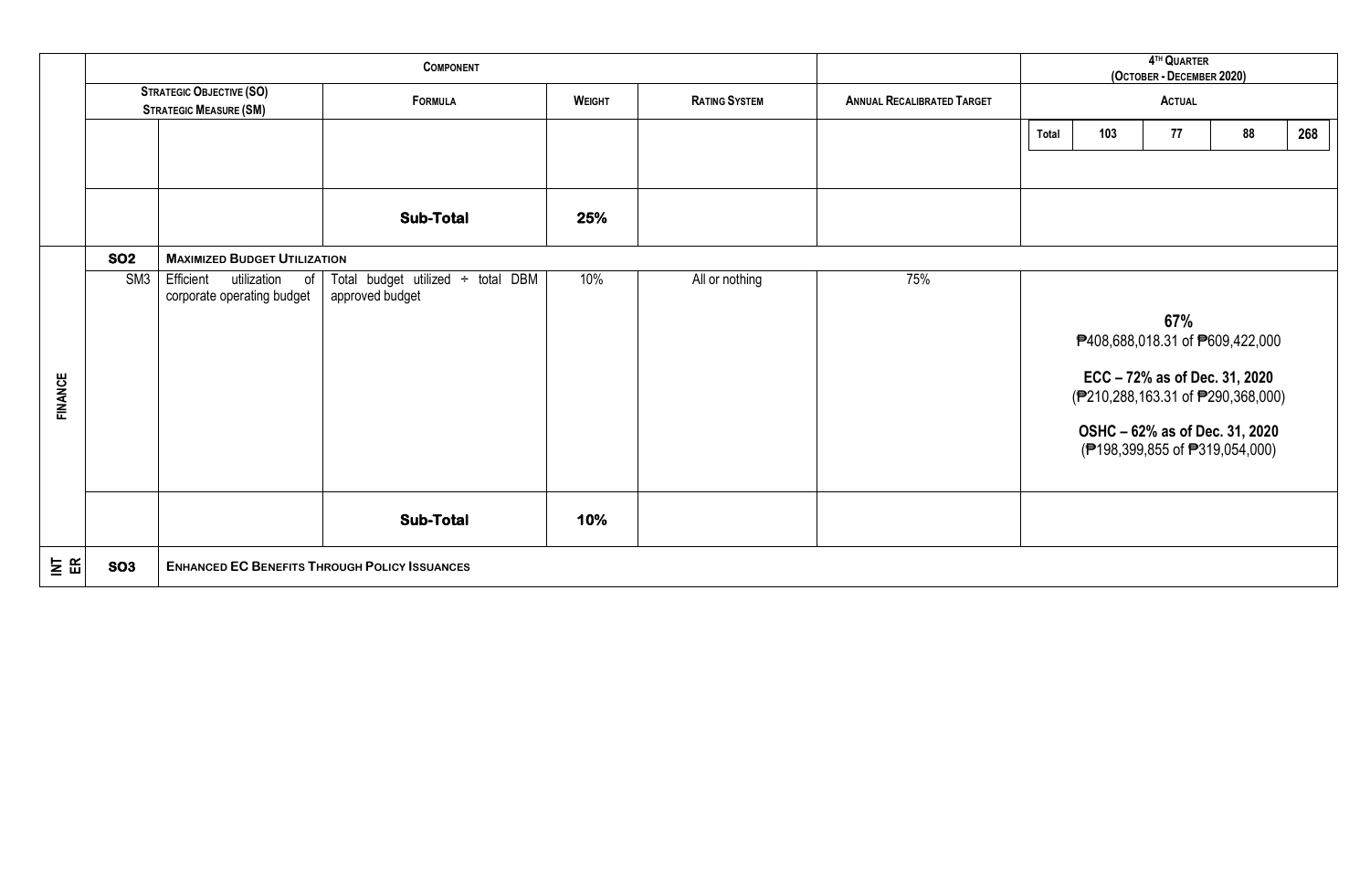| <b>COMPONENT</b>        |                                                                      |                                                                          |               |                           | 4TH QUARTER<br>(OCTOBER - DECEMBER 2020) |                                                                                                                                                                                                                                                                                                         |  |  |  |
|-------------------------|----------------------------------------------------------------------|--------------------------------------------------------------------------|---------------|---------------------------|------------------------------------------|---------------------------------------------------------------------------------------------------------------------------------------------------------------------------------------------------------------------------------------------------------------------------------------------------------|--|--|--|
|                         | <b>STRATEGIC OBJECTIVE (SO)</b><br><b>STRATEGIC MEASURE (SM)</b>     | <b>FORMULA</b>                                                           | <b>WEIGHT</b> | <b>RATING SYSTEM</b>      | <b>ANNUAL RECALIBRATED TARGET</b>        | <b>ACTUAL</b>                                                                                                                                                                                                                                                                                           |  |  |  |
| $\overline{\text{SM4}}$ | Increase<br>of<br>number<br>EC<br>policy<br>approved                 | Total number of EC policy issuances<br>geared towards the enhancement of | 10%           | (Actual ÷Target) x Weight | 6 policies                               | 117%<br>(7/6 as of December 2020)                                                                                                                                                                                                                                                                       |  |  |  |
|                         | to<br>enhance<br>issuances<br>benefits<br>and<br>improve<br>services | benefits and services <sup>3</sup>                                       |               |                           |                                          | Extending the payment of deadline for remittance of EC<br>contributions by employers in view of the declaration of a<br>State of Public Health Emergency and State of Calamity<br>throughout the Philippines due to Corona Virus Disease<br>2019 (COVID-19) (ECC BR No. 20-03-06 dated 31 March<br>2020 |  |  |  |
|                         |                                                                      |                                                                          |               |                           |                                          | Expediting the processing of EC claims of workers for<br>2.<br>diseases acquired in line of duty during outbreaks,<br>epidemics and pandemics. (ECC BR No. 20-03-07 dated<br>31 March 2020)                                                                                                             |  |  |  |
|                         |                                                                      |                                                                          |               |                           |                                          | Grant of advance pension for EC pensioners in both<br>3.<br>public and private sector whose areas were declared<br>under State of Calamity (ECC BR No. 20-04-08 dated 29<br>April 2020)                                                                                                                 |  |  |  |
|                         |                                                                      |                                                                          |               |                           |                                          | Guidelines on the interruption of the prescriptive period<br>4.<br>for the filing of Employees' Compensation (EC) Claims<br>during the pandemic, epidemic or public health<br>emergency and other fortuitous events (ECC BR No. 20-<br>07-12 dated 17 July 2020)                                        |  |  |  |
|                         |                                                                      |                                                                          |               |                           |                                          | Grant of EC funeral benefits to the beneficiaries of<br>5.<br>covered members despite the absence of proof of<br>expenses for funeral services further amending for this<br>purpose rule XIV, Section1 of the Amended Rules on<br>Employees' Compensation (ECC BR No. 20-07-13 dated<br>17 July 2020)   |  |  |  |
|                         |                                                                      |                                                                          |               |                           |                                          | One-time financial assistance of Php20,000 to EC<br>6.<br>permanent partial disability (PPD), EC permanent total<br>disability (PTD) and survivorship pensioners in the private<br>sector (ECC BR No. 20-07-14 dated 17 July 2020)                                                                      |  |  |  |
|                         |                                                                      |                                                                          |               |                           |                                          | Granting of One-Time Financial Assistance of Php20,000<br>to EC Permanent Partial Disability (PPD), EC Permanent<br>Total Disability (PTD) and Survivorship Pensioners in the<br>public sector (ECC BR No. 20-08-17 dated 06 August<br>2020                                                             |  |  |  |

<sup>&</sup>lt;sup>3</sup> Policy pertains to an issuance providing for enhancement of benefits and/or improvement of services issued and approved either by the President of the Philippines or ECC Board. The increase in primary benefits require the President before implementation while increase in the accessory benefits and services only require approval of the Board.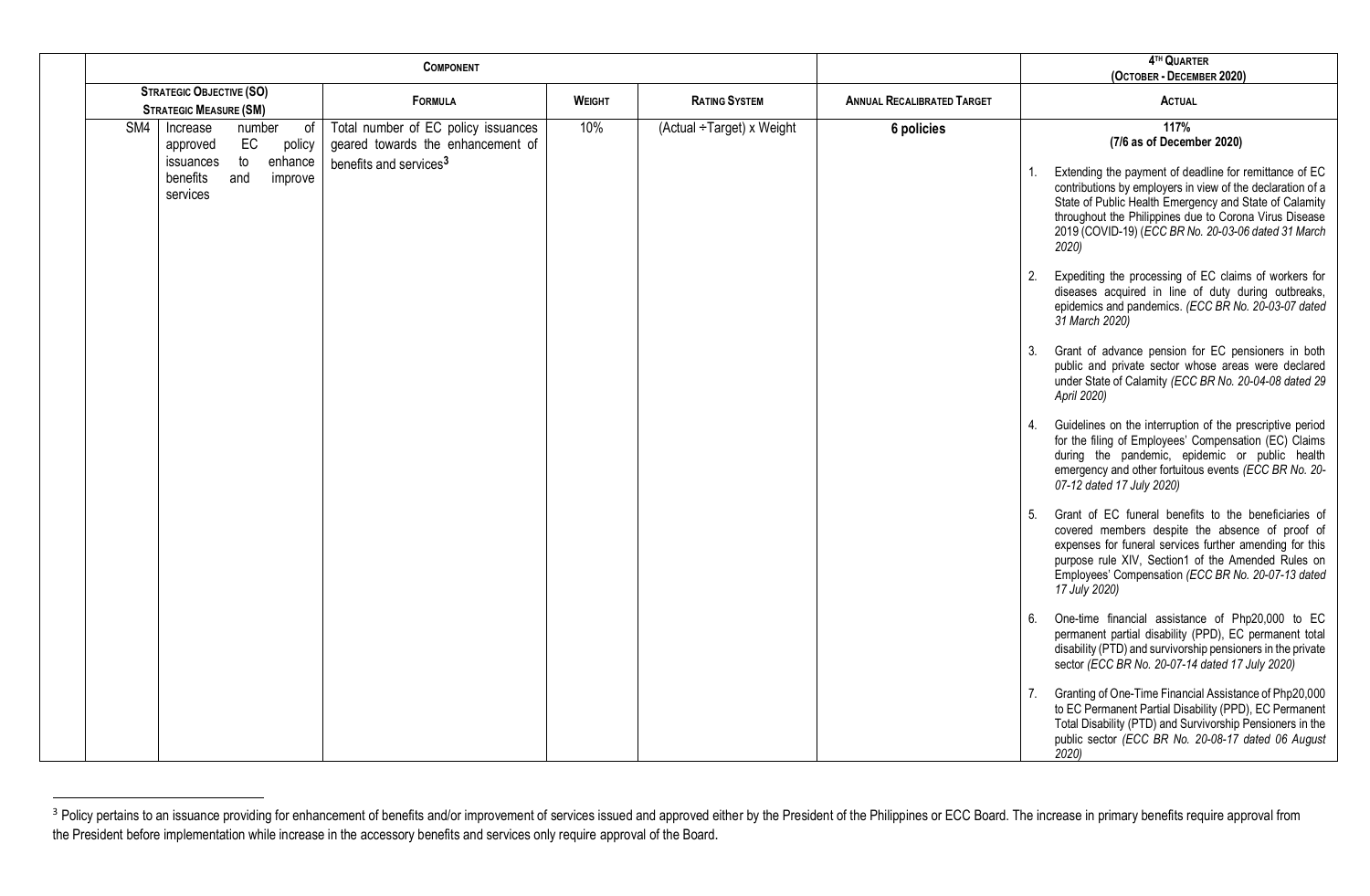|                         |                                                                                    | <b>COMPONENT</b>                                                                                                                              |               |                            |                                                                                         |                                                                            | (OCTOBER - DECEMBER 2020)                               | 4TH QUARTER           |    |                      |                                  |  |
|-------------------------|------------------------------------------------------------------------------------|-----------------------------------------------------------------------------------------------------------------------------------------------|---------------|----------------------------|-----------------------------------------------------------------------------------------|----------------------------------------------------------------------------|---------------------------------------------------------|-----------------------|----|----------------------|----------------------------------|--|
|                         | <b>STRATEGIC OBJECTIVE (SO)</b><br><b>STRATEGIC MEASURE (SM)</b>                   | <b>FORMULA</b>                                                                                                                                | <b>WEIGHT</b> | <b>RATING SYSTEM</b>       | <b>ANNUAL RECALIBRATED TARGET</b>                                                       |                                                                            |                                                         | <b>ACTUAL</b>         |    |                      |                                  |  |
| <b>SO4</b>              | <b>PROMPT AND FAIR RESOLUTION OF CASES</b>                                         |                                                                                                                                               |               |                            |                                                                                         |                                                                            |                                                         |                       |    |                      |                                  |  |
| SM5                     | Efficient disposition of<br>appealed cases within the<br>Process Cycle Time (PCT)  | Number of cases acted upon within<br>PCT from receipt of complete<br>documents $\div$ number of cases as of 30<br>November                    | 15%           | (Actual ÷ Target) x Weight | 80%<br>of Appealed Cases disposed within<br>the Applicable Processing Time <sup>4</sup> | Total<br>appealed<br>cases<br>disposed<br>within 20<br>working<br>days PCT | Q <sub>1</sub><br>100%<br>(16/16)                       | Q2<br>100%<br>(28/28) |    | Q3<br>88%<br>(36/41) | Q <sub>4</sub><br>91%<br>(51/56) |  |
| <b>SO5</b>              |                                                                                    | <b>INCREASED AVAILMENT OF REHABILITATION SERVICES FOR PWRDS</b>                                                                               |               |                            |                                                                                         |                                                                            |                                                         |                       |    |                      |                                  |  |
| SM <sub>6</sub>         | PWRDs facilitated with<br>rehabilitation services<br>(PT/OT, Prosthesis and        | 10%<br>All or nothing<br>100%<br>Number of PWRDs with valid requests<br>provided with rehabilitation ÷ total<br>number of PWRDs with complete |               |                            |                                                                                         |                                                                            | 100%<br>394 PWRDs provided with rehabilitation services |                       |    |                      |                                  |  |
|                         | Skills and Entrepreneurial<br>training)                                            | documents                                                                                                                                     |               |                            |                                                                                         |                                                                            | Q1                                                      | Q2                    | Q3 | Q <sub>4</sub>       | Total                            |  |
|                         |                                                                                    |                                                                                                                                               |               |                            |                                                                                         | PT/OT                                                                      | 98                                                      | $\pmb{0}$             | 20 | 14                   | 132                              |  |
|                         |                                                                                    |                                                                                                                                               |               |                            |                                                                                         | Prosthesis                                                                 | 19                                                      | $\overline{1}$        | 6  | $2^{\circ}$          | 28                               |  |
|                         |                                                                                    |                                                                                                                                               |               |                            |                                                                                         | Entrepreneurial<br>/Skills Training                                        | 201                                                     | 13                    | 15 | 5                    | 234                              |  |
|                         |                                                                                    |                                                                                                                                               |               |                            |                                                                                         | Total                                                                      | 318                                                     | 14                    | 41 | 21                   | 394                              |  |
| <b>SO6</b>              |                                                                                    | <b>IMPROVED AWARENESS AND CAPACITY IN PRIORITY AREAS</b>                                                                                      |               |                            |                                                                                         |                                                                            |                                                         |                       |    |                      |                                  |  |
| $\overline{\text{SM7}}$ | Increase the number of new<br>batches for the mandatory<br>Occupational Safety and | Actual number of batches provided for<br>safety officers in compliance with R.A.<br>No. 11058                                                 | 10%           | All or nothing             | 76 new batches of OSH trainings                                                         |                                                                            | Q <sub>1</sub>                                          | Q2                    | Q3 | Q <sub>4</sub>       | Total                            |  |
|                         | Health (OSHC) trainings<br>conducted                                               |                                                                                                                                               |               |                            |                                                                                         | New batches<br>provided with<br><b>OSHC Trainings</b>                      | 38                                                      | $\mathbf 0$           | 22 | 29                   | 89                               |  |
|                         |                                                                                    |                                                                                                                                               |               |                            |                                                                                         |                                                                            | (89/76 batches as of December 2020)                     | 113%                  |    |                      |                                  |  |
| <b>SO7</b>              | <b>EFFICIENT DELIVERY OF TECHNICAL SERVICES</b>                                    |                                                                                                                                               |               |                            |                                                                                         |                                                                            |                                                         |                       |    |                      |                                  |  |

<sup>4</sup> Applicable processing time based on compliance with Republic Act No. 11032 or the Ease of Doing Business and Efficient Government Service Delivery Act of 2018.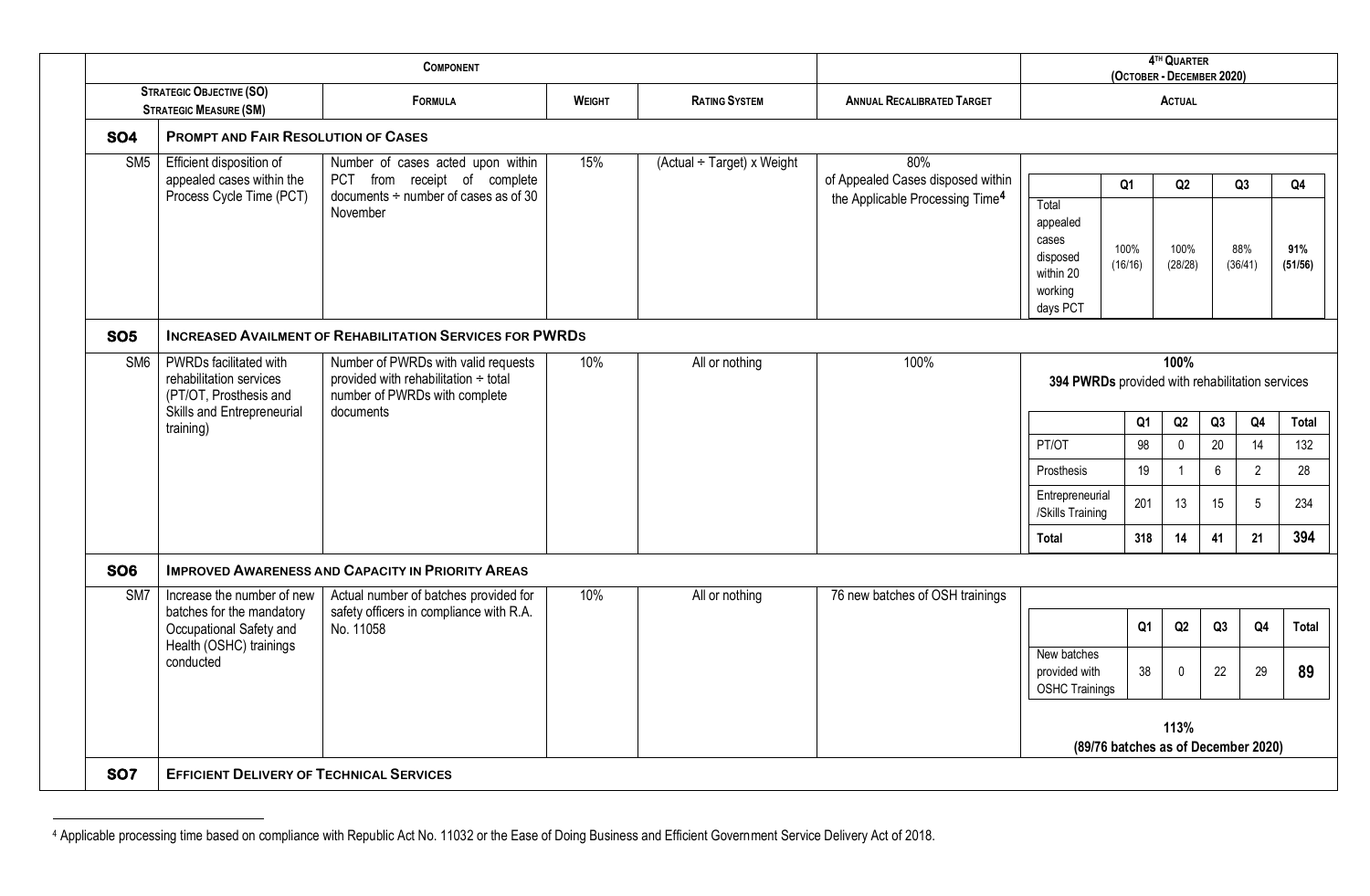|    |                                                                  |                                                                         |                                                                          | 4TH QUARTER<br>(OCTOBER - DECEMBER 2020) |                                         |                                         |                                                                                                                                                                                                                                                                                                    |                 |             |                               |                |              |
|----|------------------------------------------------------------------|-------------------------------------------------------------------------|--------------------------------------------------------------------------|------------------------------------------|-----------------------------------------|-----------------------------------------|----------------------------------------------------------------------------------------------------------------------------------------------------------------------------------------------------------------------------------------------------------------------------------------------------|-----------------|-------------|-------------------------------|----------------|--------------|
|    | <b>STRATEGIC OBJECTIVE (SO)</b><br><b>STRATEGIC MEASURE (SM)</b> |                                                                         | <b>FORMULA</b>                                                           | <b>WEIGHT</b>                            | <b>RATING SYSTEM</b>                    | <b>ANNUAL RECALIBRATED TARGET</b>       |                                                                                                                                                                                                                                                                                                    | <b>ACTUAL</b>   |             |                               |                |              |
|    |                                                                  | SM8   Percentage of technical<br>services <sup>5</sup> completed within | Number of technical services<br>completed within $PCT \div$ total number | 10%                                      | $\overline{(Actual + Target)}$ x Weight | 100%<br>of Technical Services completed |                                                                                                                                                                                                                                                                                                    |                 |             |                               |                |              |
|    |                                                                  | the process cycle time<br>(PCT)                                         | of technical services with valid request                                 |                                          | $0\%$ = if less than 95%                | within the prescribed PCT6              |                                                                                                                                                                                                                                                                                                    | Q <sub>1</sub>  | Q2          | Q3                            | Q <sub>4</sub> | <b>Total</b> |
|    |                                                                  |                                                                         |                                                                          |                                          |                                         |                                         | O <sub>H</sub><br>Examination                                                                                                                                                                                                                                                                      | $5\phantom{.0}$ | $\pmb{0}$   | $\overline{2}$                | $\mathbf{3}$   | 10           |
|    |                                                                  |                                                                         |                                                                          |                                          |                                         |                                         | PPE Testing                                                                                                                                                                                                                                                                                        | 114             | 38          | 114                           | 83             | 349          |
|    |                                                                  |                                                                         |                                                                          |                                          |                                         |                                         | <b>WEM</b>                                                                                                                                                                                                                                                                                         | 29              | $\mathbf 0$ | $\mathbf 0$                   | $\mathbf{0}$   | 29           |
|    |                                                                  |                                                                         |                                                                          |                                          |                                         |                                         | <b>Total</b><br>148                                                                                                                                                                                                                                                                                |                 | 38          | 116                           | 86             | 388          |
|    |                                                                  |                                                                         |                                                                          |                                          |                                         |                                         |                                                                                                                                                                                                                                                                                                    |                 | 100%        | (388/388 as of December 2020) |                |              |
|    |                                                                  |                                                                         | <b>Sub-Total</b>                                                         | 55%                                      |                                         |                                         |                                                                                                                                                                                                                                                                                                    |                 |             |                               |                |              |
|    | <b>SO8</b>                                                       |                                                                         | <b>MAINTENANCE AND IMPLEMENTATION OF A QUALITY MANAGEMENT SYSTEM</b>     |                                          |                                         |                                         |                                                                                                                                                                                                                                                                                                    |                 |             |                               |                |              |
|    | <b>SM09</b>                                                      | <b>Improve Quality</b><br>Management System                             | Actual accomplishment                                                    | 5%                                       | All or nothing                          | Recertification on ISO<br>9001:20157    | <b>ECC</b><br>$\bullet$<br>$\checkmark$ Passed Recertification audit on ISO Certification<br>9001:2015 dated December 08, 2020 by TUV<br>Rheinland<br>OSHC<br>$\bullet$<br>$\checkmark$ Passed Recertification audit on ISO Certification<br>9001:2015 dated December 18, 2020 by TUV<br>Rheinland |                 |             |                               |                |              |
| 一四 | <b>SO9</b>                                                       |                                                                         | <b>DEVELOPMENT OF HUMAN RESOURCES CAPABILITIES</b>                       |                                          |                                         |                                         |                                                                                                                                                                                                                                                                                                    |                 |             |                               |                |              |

<sup>&</sup>lt;sup>5</sup>Technical services: (1) Work Environment Measurement; (2) Biological Monitoring for heavy metals and organize solvents; and (3) Personnel Protective Equipment (PPE) Testing

<sup>&</sup>lt;sup>6</sup> Applicable processing time based on compliance with Republic Act No. 11032 or the Ease of Doing Business and Efficient Government Service Delivery Act of 2018.

<sup>&</sup>lt;sup>7</sup> Should cover both ECC and OSHC processes